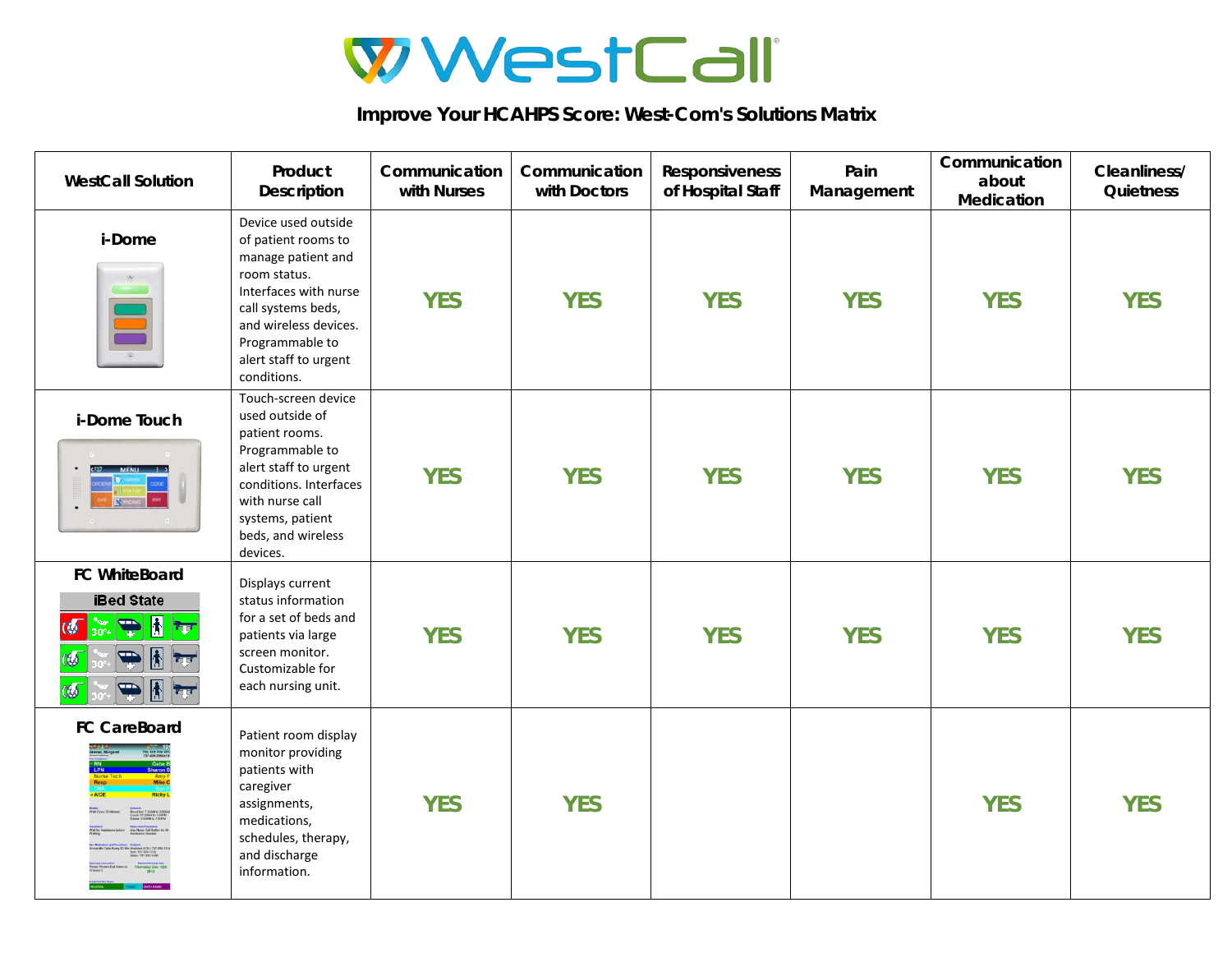| <b>WestCall Solution</b>                                                                                                                                                                                                                                                                                                                                                                                                                                                                                                                                                                                                                                                                                                                                    | Product<br>Description                                                                                                                                                                                                                                                                                                              | Communication<br>with Nurses | Communication<br>with Doctors | Responsiveness<br>of Hospital Staff | Pain<br>Management | Communication<br>about<br>Medication | Cleanliness/<br>Quietness |
|-------------------------------------------------------------------------------------------------------------------------------------------------------------------------------------------------------------------------------------------------------------------------------------------------------------------------------------------------------------------------------------------------------------------------------------------------------------------------------------------------------------------------------------------------------------------------------------------------------------------------------------------------------------------------------------------------------------------------------------------------------------|-------------------------------------------------------------------------------------------------------------------------------------------------------------------------------------------------------------------------------------------------------------------------------------------------------------------------------------|------------------------------|-------------------------------|-------------------------------------|--------------------|--------------------------------------|---------------------------|
| FC Web Suite<br><b>FocusCare® Web Suite</b><br>Welcome<br>Messaging<br>Staffing<br>Patients<br><b>Bed Status</b><br>Equipment                                                                                                                                                                                                                                                                                                                                                                                                                                                                                                                                                                                                                               | Information<br>collecting software.<br>Staffing app can be<br>used to view and<br>manage assignments<br>for specific nurse<br>stations. Provides<br>access to information<br>stored in the nurse<br>call system and able<br>to transmit info to<br>caregivers to<br>increase efficient and<br>relay patient<br>needs/notifications. | <b>YES</b>                   | <b>YES</b>                    | <b>YES</b>                          | <b>YES</b>         | <b>YES</b>                           | <b>YES</b>                |
| <b>FC Historian</b><br>$\mathcal{L}$<br>$\frac{1}{2}$ and $\frac{1}{2}$ and $\frac{1}{2}$<br>$\frac{1}{2}$ $\frac{1}{2}$ $\frac{1}{2}$<br>Ability to Report on:                                                                                                                                                                                                                                                                                                                                                                                                                                                                                                                                                                                             | Report generator for<br>bed status, patient<br>specific details,<br>events, staff<br>information, call<br>types, and call<br>response time.                                                                                                                                                                                         | <b>YES</b>                   | <b>YES</b>                    | <b>YES</b>                          | <b>YES</b>         | <b>YES</b>                           | <b>YES</b>                |
| <b>Novus Sequencer</b><br><b>NV-SEQ</b><br>(1.123)<br>101 102 103 104 105 106 107 108<br>in and the set of the set of the set of the set of the set of the set of the set of the set of the set of the set of the set of the set of the set of the set of the set of the set of the set of the set of the set of the se<br>$\bullet\quad\bullet$<br>$C = 1$<br>$\frac{1}{2} \frac{1}{2} \frac{1}{2} \frac{1}{2} \frac{1}{2} \frac{1}{2} \frac{1}{2} \frac{1}{2} \frac{1}{2} \frac{1}{2} \frac{1}{2} \frac{1}{2} \frac{1}{2} \frac{1}{2} \frac{1}{2} \frac{1}{2} \frac{1}{2} \frac{1}{2} \frac{1}{2} \frac{1}{2} \frac{1}{2} \frac{1}{2} \frac{1}{2} \frac{1}{2} \frac{1}{2} \frac{1}{2} \frac{1}{2} \frac{1}{2} \frac{1}{2} \frac{1}{2} \frac{1}{2} \frac{$ | Allows for visual<br>tracking of patient<br>and doctor locations.<br>Enables patient flow<br>functionality in clinic<br>systems. Relays<br>which order patients<br>should be admitted<br>and when staff<br>should advance to<br>next patient room.                                                                                  | <b>YES</b>                   |                               | <b>YES</b>                          |                    |                                      |                           |
| <b>Novus Patient Stations</b><br>$\blacksquare$<br>$\langle \vec{a}_i \rangle$                                                                                                                                                                                                                                                                                                                                                                                                                                                                                                                                                                                                                                                                              | Full audio patient<br>station capable of<br>placing a variety of<br>unique call types<br>while interfacing<br>with pillow speakers,<br>patient beds,<br>televisions, and room<br>lights                                                                                                                                             | <b>YES</b>                   | <b>YES</b>                    | <b>YES</b>                          | <b>YES</b>         | <b>YES</b>                           | <b>YES</b>                |